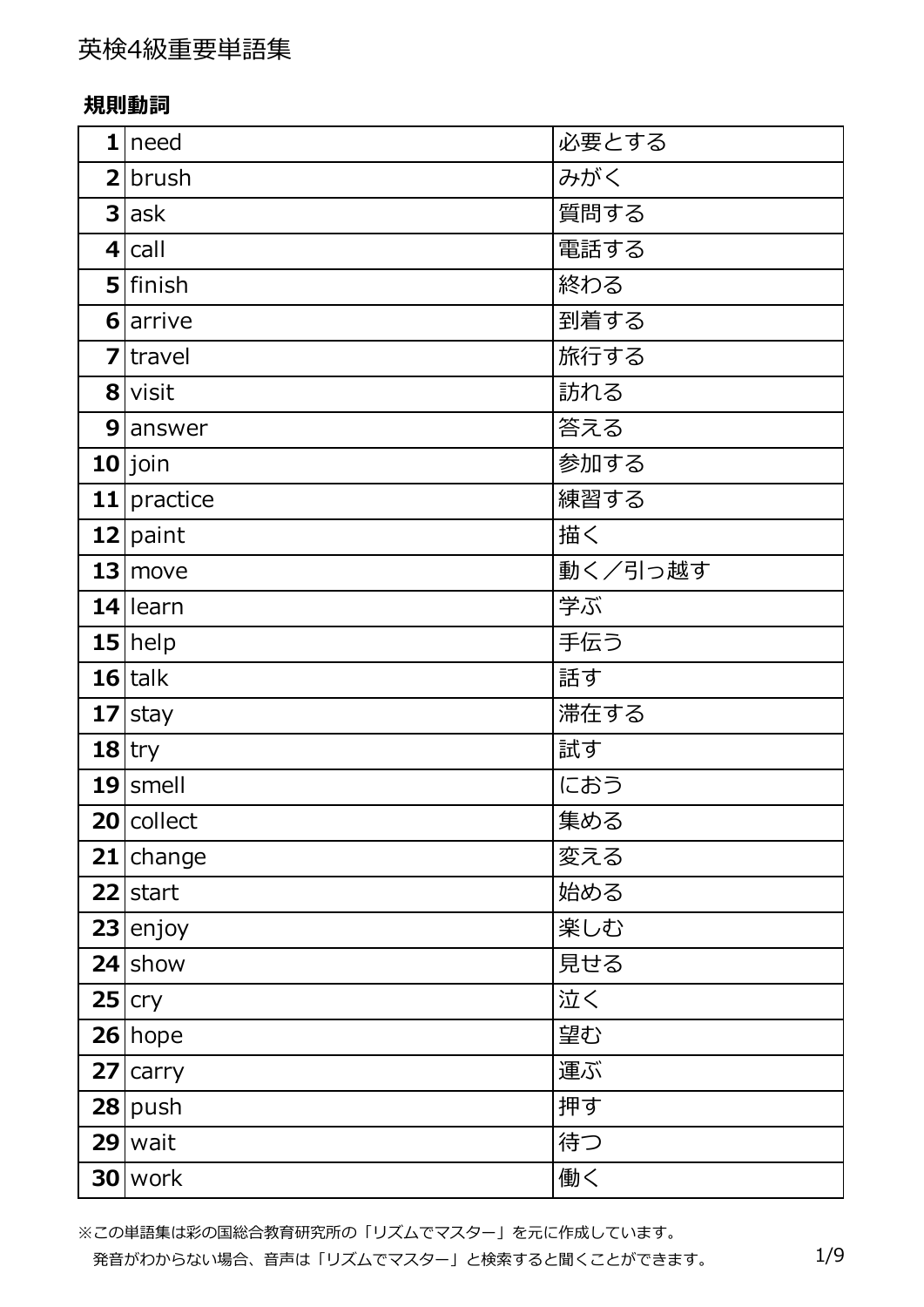**形容詞 / 副詞 / 名詞 / 前置詞 / 接続詞**

|                | $1$ easy         | 簡単       |
|----------------|------------------|----------|
|                | 2 difficult      | 難しい      |
|                | 3 busy           | 忙しい      |
|                | $4$ free         | 無料の、ひまな  |
|                | 5 thirsty        | のどがかわいた  |
|                | 6 popular        | 人気のある    |
| $\overline{z}$ | famous           | 有名な      |
|                | $8$ early        | 早い       |
| 9              | fast             | 速い       |
|                | $10$   late      | 遅い       |
|                | $11$ strong      | 強い       |
|                | $12$ weak        | 弱い       |
|                | $13$ interesting | 面白い、興味深い |
|                | 14 funny         | 面白い、笑える  |
|                | 15 exciting      | ワクワクする   |
|                | $16$ angry       | 怒った      |
|                | $17$ clean       | きれいな     |
|                | $18$ dirty       | 汚い       |
|                | $19$ better      | もっと良い    |
|                | $20$ best        | 一番良い     |
|                | $21$ delicious   | おいしい     |
|                | 22 tired         | 疲れた      |
|                | $23$ dangerous   | 危険な      |
|                | $24$ near        | ~の近くに    |
|                | $25$ away        | 離れて      |
|                | 26 between       | ~と···の間  |
|                | 27 favorite      | 大好きな     |
|                | 28 because       | ~なので     |
|                | 29 young         | 若い       |
|                | $30$ kind        | 親切な      |

※この単語集は彩の国総合教育研究所の「リズムでマスター」を元に作成しています。 発音がわからない場合、音声は「リズムでマスター」と検索すると聞くことができます。 2/9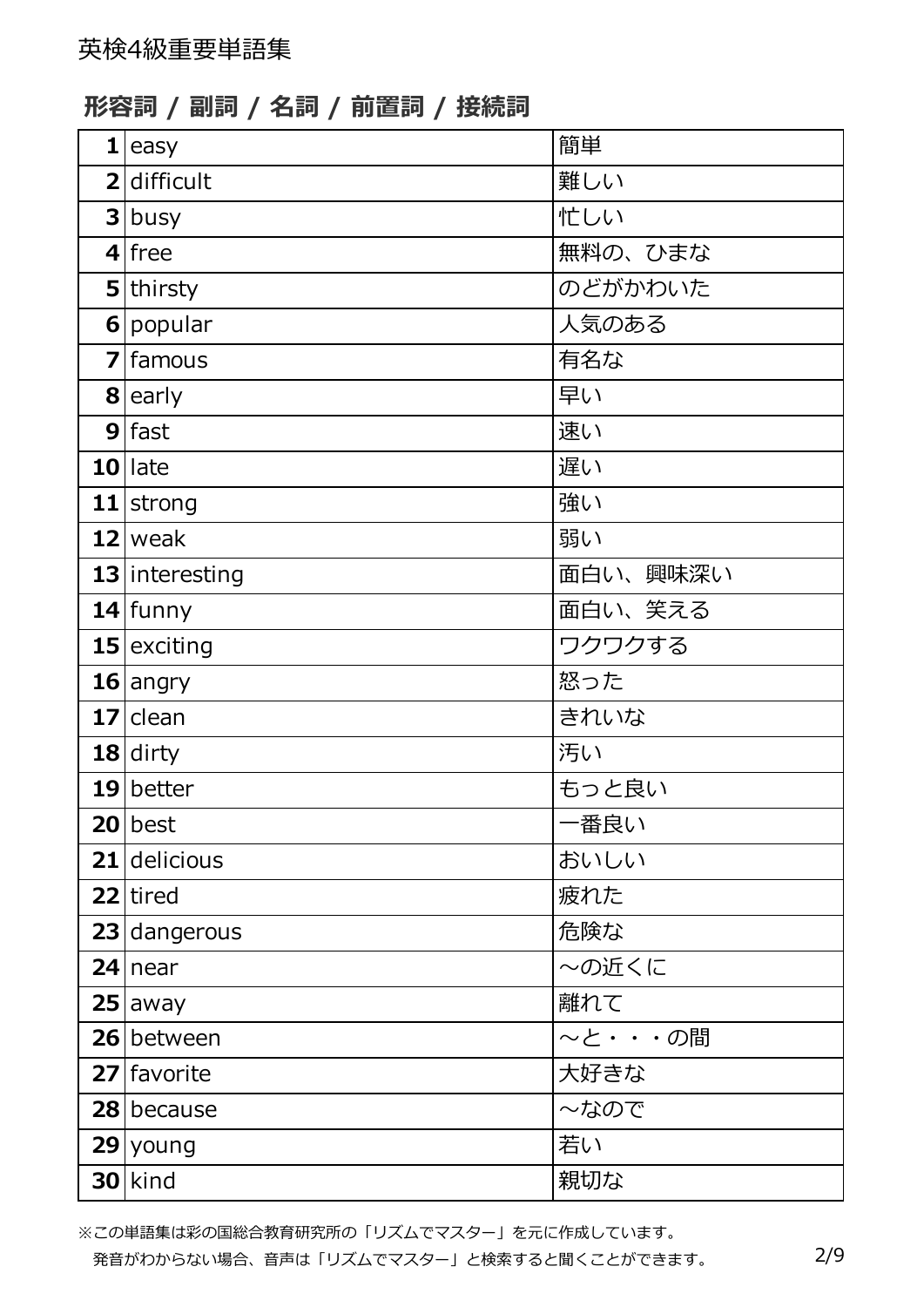| $31$  fun    | 楽しみ        |
|--------------|------------|
| 32 boring    | 退屈な        |
| $33$ sick    | 病気の        |
| $34$ healthy | 健康的な       |
| $35$ short   | 短い         |
| 36 beautiful | 美しい        |
| $37$ pretty  | かわいい       |
| $38$ cute    | かわいい       |
| 39 different | 異なった       |
| 40 same      | 同じ         |
| $41$ rich    | お金もちの      |
| 42 poor      | 貧しい        |
| 43 hungry    | 空腹の        |
| $44$ full    | いっぱいの      |
| $45$ useful  | 役立つ        |
| $46$ right   | 正しい、右の     |
| $47$  left   | 左の         |
| $48$ ready   | 準備のできた     |
| 49 behind    | ~の後ろに      |
| $50$ front   | $\sim$ の前に |
| $51$ around  | 〜のあたり      |
| $52$   hard  | -生懸命、大変    |
| $53 w$ rong  | 間違った       |
| $54$ careful | 注意深い       |
| $55$ quiet   | 静かな        |
| 56 together  | いっしょに      |
| 57 sometimes | 時々         |
| $58$ often   | よく         |
| $59$ usually | ふつう        |
| 60 always    | いつも        |

※この単語集は彩の国総合教育研究所の「リズムでマスター」を元に作成しています。 発音がわからない場合、音声は「リズムでマスター」と検索すると聞くことができます。 3/9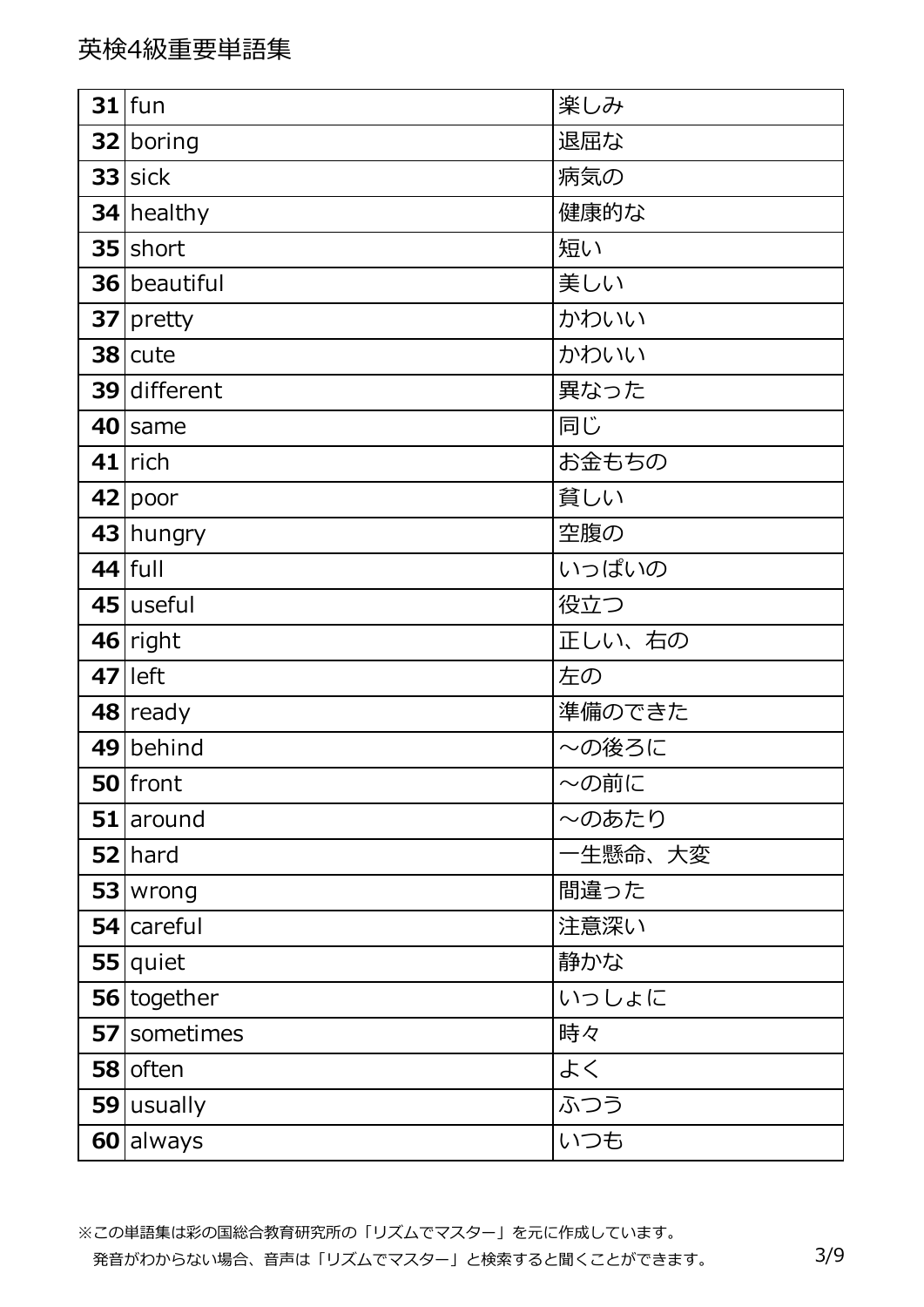### **科⽬ / 学校 / 勉強**

| subject<br>1          | 科目        |
|-----------------------|-----------|
| 2 Japanese            | 国語        |
| $3$ math              | 数学        |
| $4$ history           | 歴史        |
| 5 social studies      | 社会        |
| 6 science             | 理科        |
| P.E.<br>7             | 体育        |
| 8 art                 | 美術        |
| 9<br>dictionary       | 辞書        |
| 10 elementary school  | 小学校       |
| 11 junior high school | 中学校       |
| 12 high school        | 高校        |
| 13 college            | 大学        |
| $14$ gym              | 体育館       |
| $15$ test             | テスト       |
| 16 examination        | 試験        |
| 17<br>problem         | 問題        |
| $18$ question         | 質問        |
| $19$ answer           | 答え        |
| 20 report             | レポート      |
| $21$ eraser           | 消しゴム      |
| 22 lesson             | レッスン      |
| $23$ uniform          | 制服、ユニフォーム |
|                       |           |

### **場所 / 建物**

| $1$   apartment   | アパート    |
|-------------------|---------|
| 2 kitchen         | 台所      |
| <b>3</b> bathroom | トイレ、お風呂 |
| 4 living room     | 居間      |

※この単語集は彩の国総合教育研究所の「リズムでマスター」を元に作成しています。 発音がわからない場合、音声は「リズムでマスター」と検索すると聞くことができます。 4/9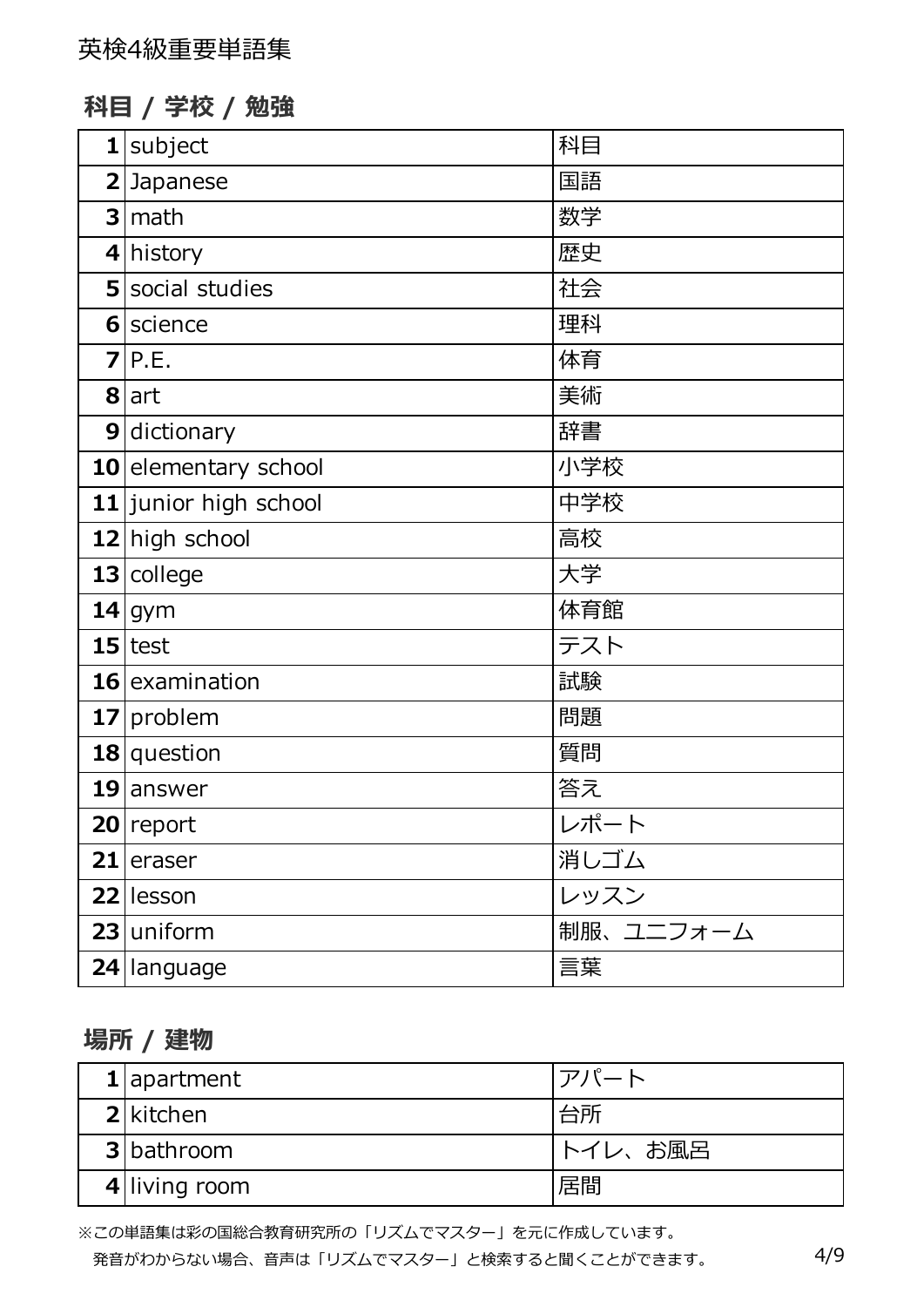|                | 5 bedroom           | 寝室       |
|----------------|---------------------|----------|
|                | $6$ yeard           | 庭        |
| $\overline{z}$ | supermarket         | スーパー     |
|                | 8 stadium           | スタジアム    |
|                | 9 airport           | 空港       |
|                | 10 hospital         | 病院       |
|                | $11$ dentist        | 歯医者      |
|                | 12 museum           | 美術館      |
|                | 13 library          | 図書館      |
|                | $14$ bank           | 銀行       |
|                | $15$ farm           | 農場       |
|                | 16 bookstore        | 本屋       |
|                | 17 office           | 会社       |
|                | 18 bridge           | 橋        |
|                | 19 department store | デパート     |
|                | $20$ gas station    | ガソリンスタンド |
|                | 21 restaurant       | レストラン    |
|                | 22 post office      | 郵便局      |
|                | $23$ theater        | 映画館      |
|                | $24$ place          | 場所       |
|                | 25 hometown         | 故郷       |
|                | $26$ city           | 市        |
| 27             | town                | 町        |
| 28             | village             | 村        |

# **家族 / ⼈間**

| $1$ family   | 家族 |
|--------------|----|
| 2   parents  | 両親 |
| $3$ daughter | 娘  |
| $4$ son      | 息子 |
| $5$ child    | 子供 |

※この単語集は彩の国総合教育研究所の「リズムでマスター」を元に作成しています。 発音がわからない場合、音声は「リズムでマスター」と検索すると聞くことができます。 5/9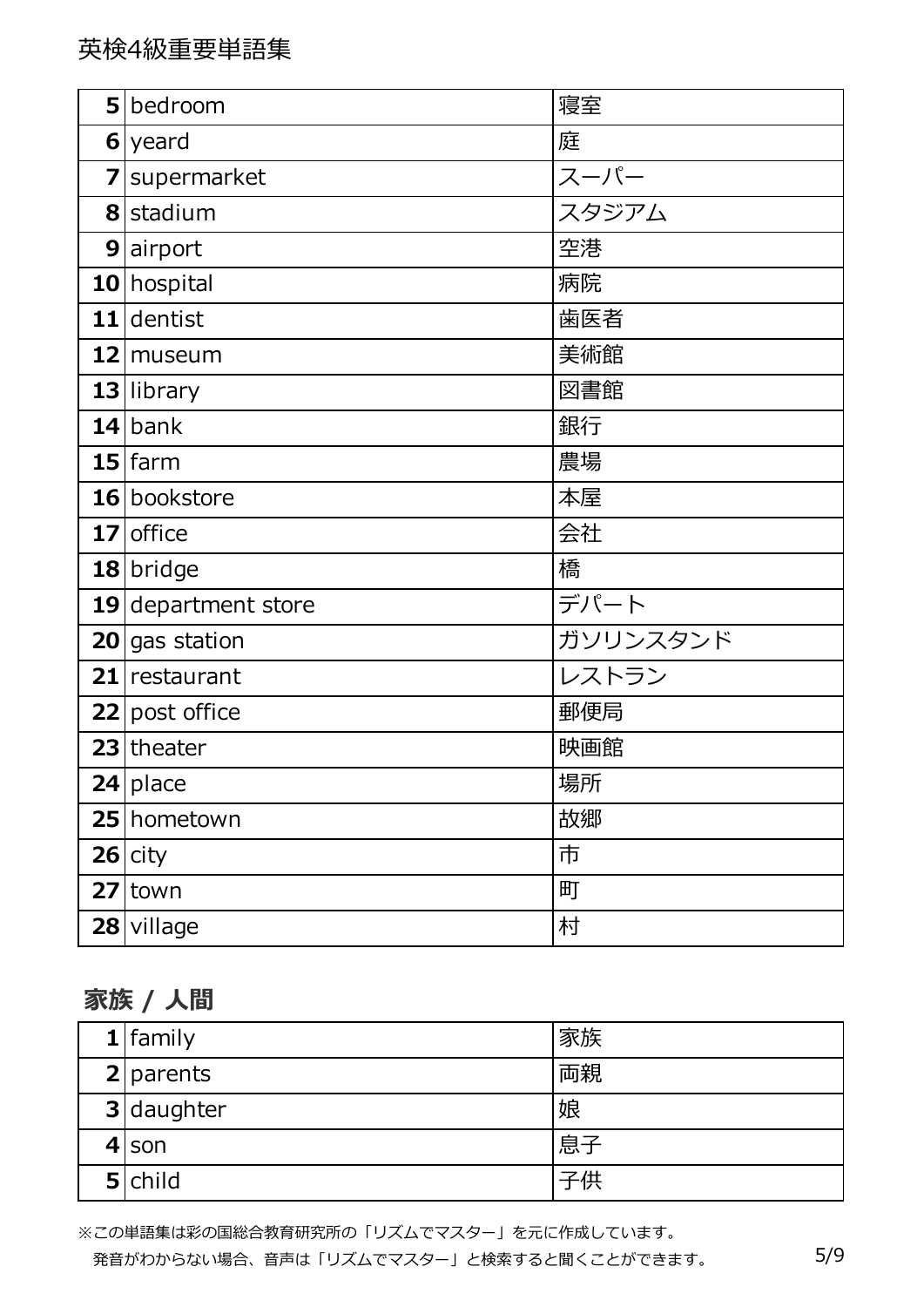|                 | 6 children         | 子供たち |
|-----------------|--------------------|------|
| 7               | aunt               | おば   |
|                 | 8 uncle            | おじ   |
| 9 <sub>l</sub>  | twins              | 双子   |
|                 | $10$ grand parents | 祖父母  |
|                 | $11$ grand mother  | 祖母   |
|                 | $12$ grandfather   | 祖父   |
|                 | $13$ cousin        | いとこ  |
|                 | $14$ nephew        | おい   |
|                 | $15$ niece         | めい   |
|                 | $16$ woman         | 女性   |
| 17 <sup>1</sup> | man                | 男性   |
|                 | $18$ people        | 人々   |
|                 | $19$ lady          | 女性   |
|                 | 20 gentleman       | 紳士   |

### **職業**

|    | $1$ doctor       | 医者    |
|----|------------------|-------|
|    | 2 nurse          | 看護師   |
|    | $3$ pilot        | パイロット |
|    | $4$ teacher      | 先生    |
|    | $5 {\rm cos}k$   | 調理師   |
| 61 | <b>farmer</b>    | 農家    |
|    | 7 police officer | 警察官   |
|    | 8 firefighter    | 消防士   |
| 9  | driver           | 運転手   |
|    | 10 scientist     | 科学者   |
|    | $11$ singer      | 歌手    |
|    | $12$ actor       | 俳優    |
|    | 13 actress       | 女優    |
|    | $14$ model       | モデル   |

※この単語集は彩の国総合教育研究所の「リズムでマスター」を元に作成しています。 発音がわからない場合、音声は「リズムでマスター」と検索すると聞くことができます。 6/9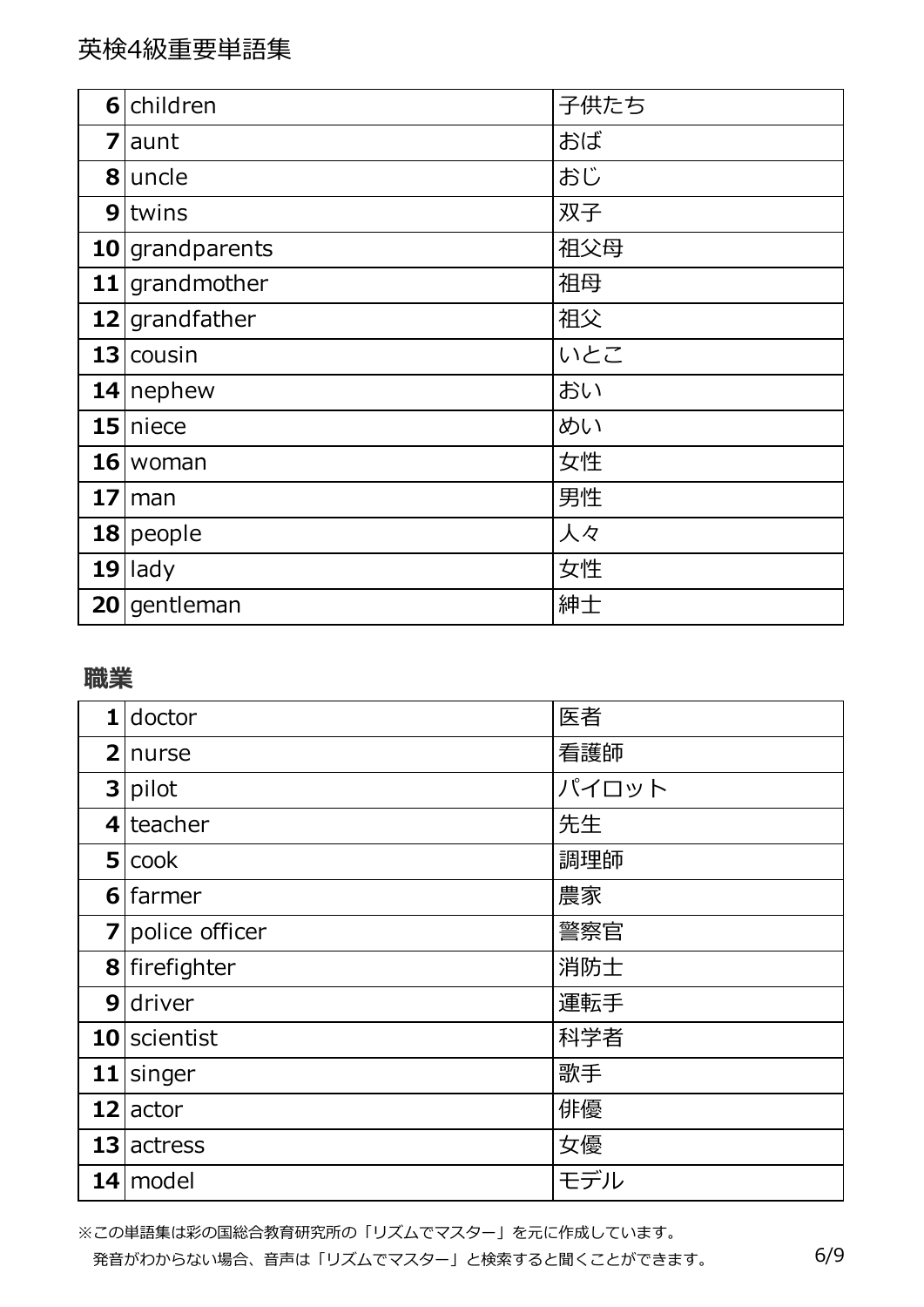| $15$  barber       | 不全 |
|--------------------|----|
| <b>16</b> designer |    |

## **⾃然 / 時間**

| $\mathbf{1}$   | star           | 星         |
|----------------|----------------|-----------|
|                | $2$ wind       | 風         |
|                | $3 $ sky       | 空         |
|                | $4$ desert     | 砂漠        |
|                | $5$ lake       | 湖         |
|                | $6$ river      | 川         |
| 7              | sea            | 海         |
|                | 8 country      | 国         |
| 9 <sub>l</sub> | season         | 季節        |
|                | $10$ spring    | 春         |
|                | 11 summer      | 夏         |
|                | 12 autumn      | 秋         |
|                | $13$ fall      | 秋         |
|                | 14 winter      | 冬         |
|                | $15$ beach     | 海岸        |
|                | $16$ weather   | 天気        |
|                | $17$ minute    | 分         |
|                | $18$ hour      | 時間        |
|                | $19$ day       | 日         |
|                | $20$ week      | 週         |
| 21             | month          | 月         |
|                | $22$ year      | 年         |
|                | $23$ morning   | 朝、<br>午前中 |
|                | $24$ night     | 夜         |
|                | $25$ tonight   | 今夜        |
|                | 26 weekend     | 週末        |
|                | $27$ yesterday | 昨日        |

※この単語集は彩の国総合教育研究所の「リズムでマスター」を元に作成しています。 発音がわからない場合、音声は「リズムでマスター」と検索すると聞くことができます。 7/9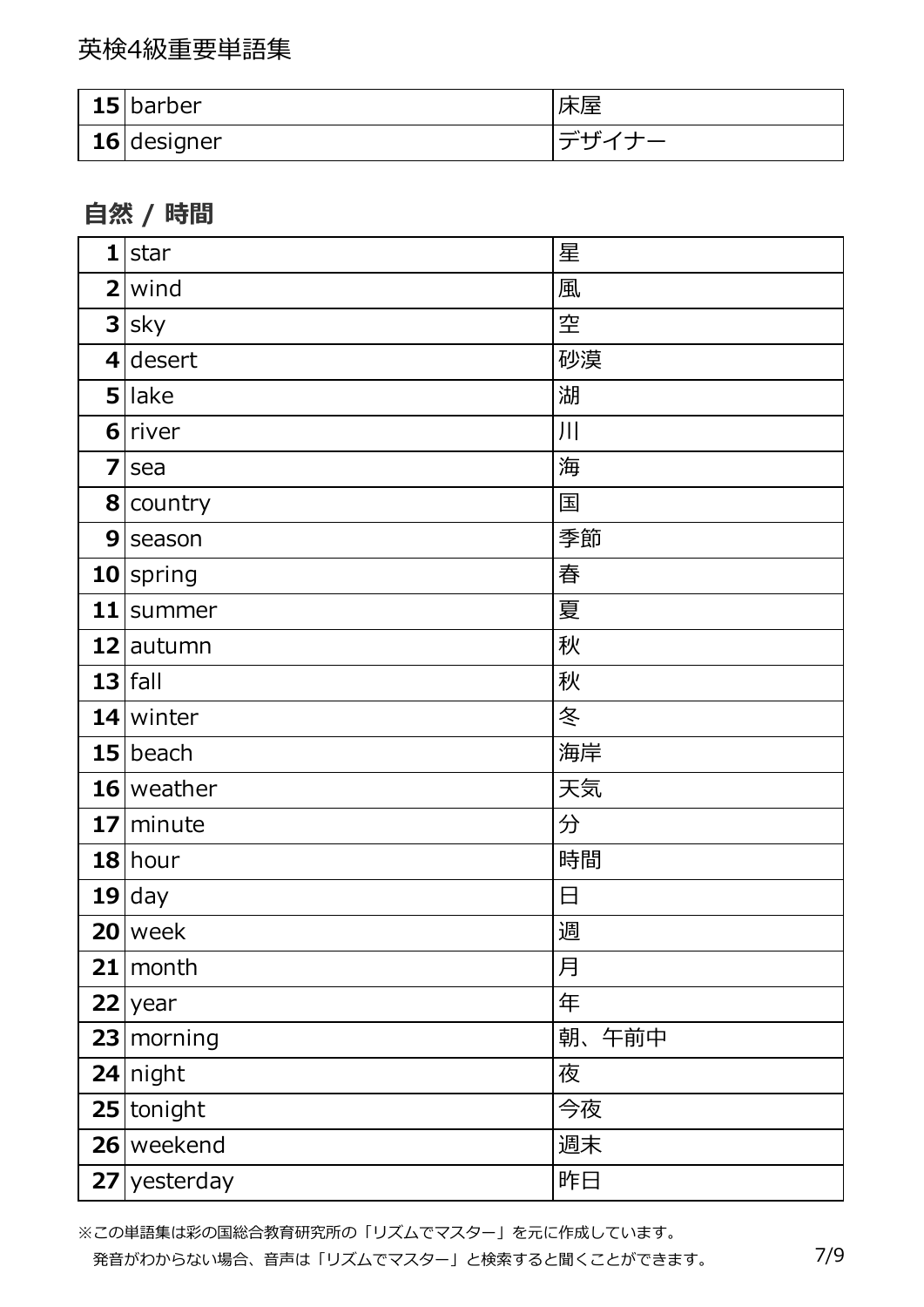英検4級重要単語集

| $28$ tomorrow | 明日 |
|---------------|----|
| $29$ date     | 日付 |
| 30 future     | 将来 |
| $31$ vacation | 休み |
| 32 holiday    | 休み |

### **その他**

| clothes<br>$\mathbf{1}$ | 衣服        |
|-------------------------|-----------|
| $2$ shoes               | くつ        |
| $3 $ coat               | コート       |
| $4$ shirt               | シャツ       |
| $5$ face                | 顔         |
| $6 $ tooth              | 歯         |
| 7<br>  head             | 頭         |
| 8 movie                 | 映画        |
| $9$ seat                | 席         |
| 10 present              | プレゼント     |
| 11 something            | 何か        |
| 12 anything             | 何か(否定・疑問) |
| 13 nothing              | 何も~ない     |
| $14$ thing              | もの        |
| 15   money              | お金        |
| $16$ computer           | コンピュータ    |
| 17 picture              | 絵/写真      |
| $18$ festival           | 祭り        |
| $19$ corner             | 角         |
| 20   meeting            | 会議        |
| 21<br>example           | 例         |
| practice<br>22          | 練習        |
| $23$ world              | 世界        |
| $24$ dish               | 皿、料理      |

※この単語集は彩の国総合教育研究所の「リズムでマスター」を元に作成しています。 発音がわからない場合、音声は「リズムでマスター」と検索すると聞くことができます。 8/9